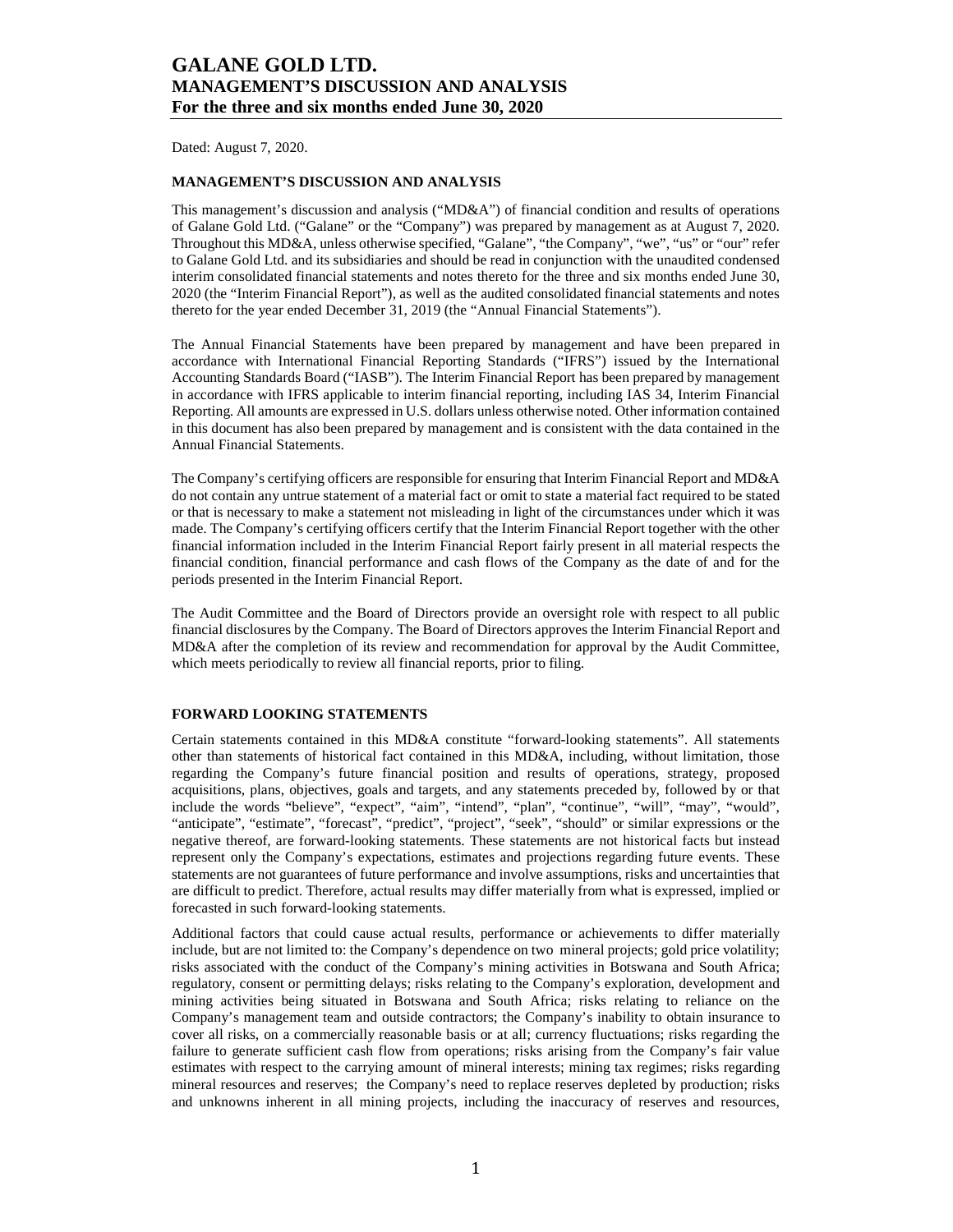metallurgical recoveries and capital and operating costs of such projects; contests over title to properties, particularly title to undeveloped properties; risks and expenses related to reclamation costs and related liabilities; lack of infrastructure; employee relations, labour unrest or unavailability; health risks in Africa; supply chain disruptions, major health issues, pandemics, and COVID-19; the Company's interactions with surrounding communities and artisanal miners; extensive laws and regulations governing the environment, health and safety; the Company's ability to successfully integrate acquired assets; risks related to ramping-up production; the speculative nature of exploration and development, including the risks of diminishing quantities or grades of reserves; development of the Company's exploration properties into commercially viable mines; risks related to climate change; risks related to information security; risk of using derivative instruments including credit risk, market liquidity risk and unrealized mark-to-market risk; stock market volatility; conflicts of interest among certain directors and officers; lack of dividends; lack of liquidity for shareholders of the Company; risks related to the market perception of junior gold companies; litigation risk; and difficulties in bringing actions and enforcing judgments for foreign investors. See "Risk Factors" in the Company's annual information form for the year ended December 31, 2019, a copy of which is available on the Company's SEDAR profile at www.sedar.com. Management provides forward-looking statements because it believes they provide useful information to readers when considering their investment objectives and cautions readers that the information may not be appropriate for other purposes. Consequently, all of the forward-looking statements made in this MD&A are qualified by these cautionary statements and other cautionary statements or factors contained herein, and there can be no assurance that the actual results or developments will be realized or, even if substantially realized, that they will have the expected consequences to, or effects on, the Company. These forward-looking statements are made as of the date of this MD&A and the Company assumes no obligation to update or revise them to reflect subsequent information, events or circumstances or otherwise, except as required by law.

The forward-looking statements in this MD&A are based on numerous assumptions regarding the Company's present and future business strategies and the environment in which the Company will operate in the future, including assumptions regarding gold prices, business and operating strategies, and the Company's ability to operate on a profitable basis.

### **MINERAL RESERVES AND RESOURCES**

Information of a technical and scientific nature that forms the basis of the disclosure in the MD&A has been approved by Kevin Crossling Pr. Sci. Nat., MAusIMM., Business Development Consultant for Galane Gold, and a "qualified person" as defined by National Instrument 43-101 – *Standards of Disclosure for Mineral Projects* ("NI 43-101").

All mineral reserves and mineral resources have been estimated in accordance with the standards of the Canadian Institute of Mining, Metallurgy and Petroleum and NI 43-101. All mineral resources are reported exclusive of mineral reserves. Mineral resources that are not mineral reserves do not have demonstrated economic viability. There is no guarantee that any of the mineral resources disclosed in the MD&A will be converted to mineral reserves. There is also no guarantee that any of the inferred mineral resources will be upgraded to measured or indicated mineral resources. Information on data verification performed on the mineral properties mentioned in this MD&A that are considered to be material mineral properties to the Company are contained in the Company's most recent annual information form and the current technical report for each of those properties, all available on the Company's SEDAR profile at www.sedar.com.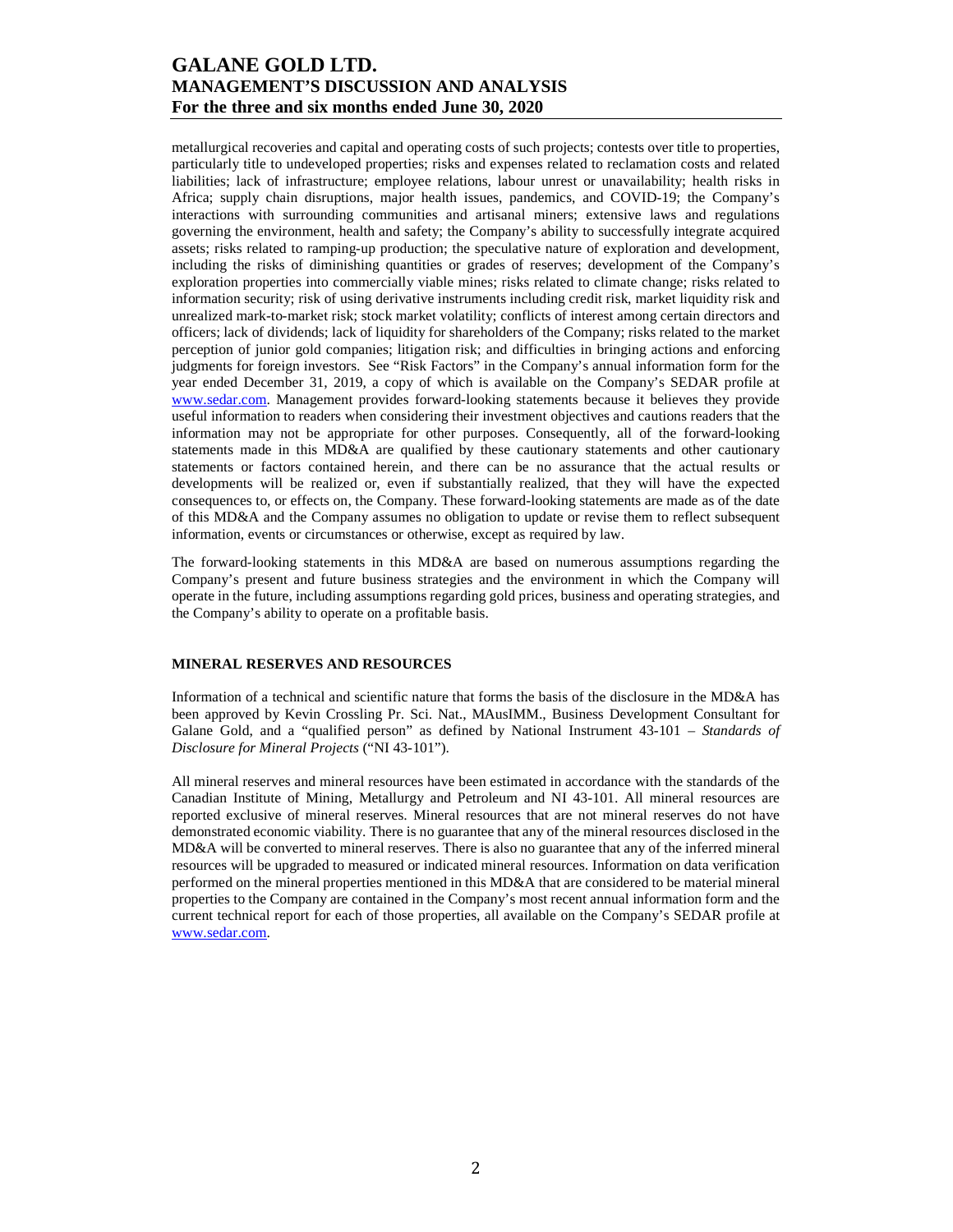### **CORPORATE OVERVIEW**

The Company's principal business activities are the exploration for, development of, and operation of gold mining properties. The Company operates through its wholly-owned subsidiary, Galane Gold Mines Ltd. ("GGM"), which in turn operates two mines: (a) a producing mine which also has the rights to certain mineral exploration tenements (the producing mine and mineral exploration tenements collectively, the "Mupane Property") located in the Republic of Botswana ("Botswana") through subsidiaries located in Botswana; and (b) a mine in the process of restarting and which has the rights to certain mineral exploration tenements (the mine and mineral exploration tenements collectively, the "Galaxy Property") located in the Republic of South Africa ("South Africa") through subsidiaries located in South Africa. The common shares in the capital of the Company (the "Common Shares") are listed for trading on the TSX Venture Exchange (the "Exchange") under the symbol "GG" since September 6, 2011 and trade on the OTCQB in the United States under the trading symbol "GGGOF".

#### **OUTLOOK**

The extent and duration of impacts that COVID-19 may have on the Company's ability to ship and sell gold dore and gold concentrate, on our suppliers and employees and on global financial markets over the remainder of the year and going forward is not known at this time but could be material. As a result, the Company has suspended all previously issued 2020 annual guidance.

#### *Mupane*

The Company has been notified by the Republic of Botswana Government that, as a mining operation, Mupane is deemed an essential operation and was allowed to keep operating during the country's 28 day lockdown which commenced on April 2, 2020 and was subsequently extended to May 21, 2020. For Mupane to continue in operation it has been working closely with the Department of Mines on protocols to manage the potential for spread of COVID-19 between its employees and in particular, in its underground operations. During this period Mupane production has been restricted, although approval was granted on April 28, 2020 to recommence operations while observing compliance with capacity and enhanced operating requirements. The Company will continue to assess the viability of operating at the government mandated levels and look to manage production in line with any further easing or tightening of operating restrictions.

### *Galaxy*

The Galaxy project was placed on temporary care and maintenance in late March, as mandated by the government of South Africa. On April 23, 2020, the Company was notified that Galaxy had been designated as an essential service and can operate at 50% of its normal capacity, with the Company recommencing operations on May 4, 2020 in compliance with the capacity and enhanced operating requirements. On July 13, 2020, the government removed the restrictions relating to operating capacity, however social distancing protocols are still to be maintained. The Company will continue to assess the viability of operating within the government mandated levels and look to manage production in line with any further easing or tightening of operating restrictions.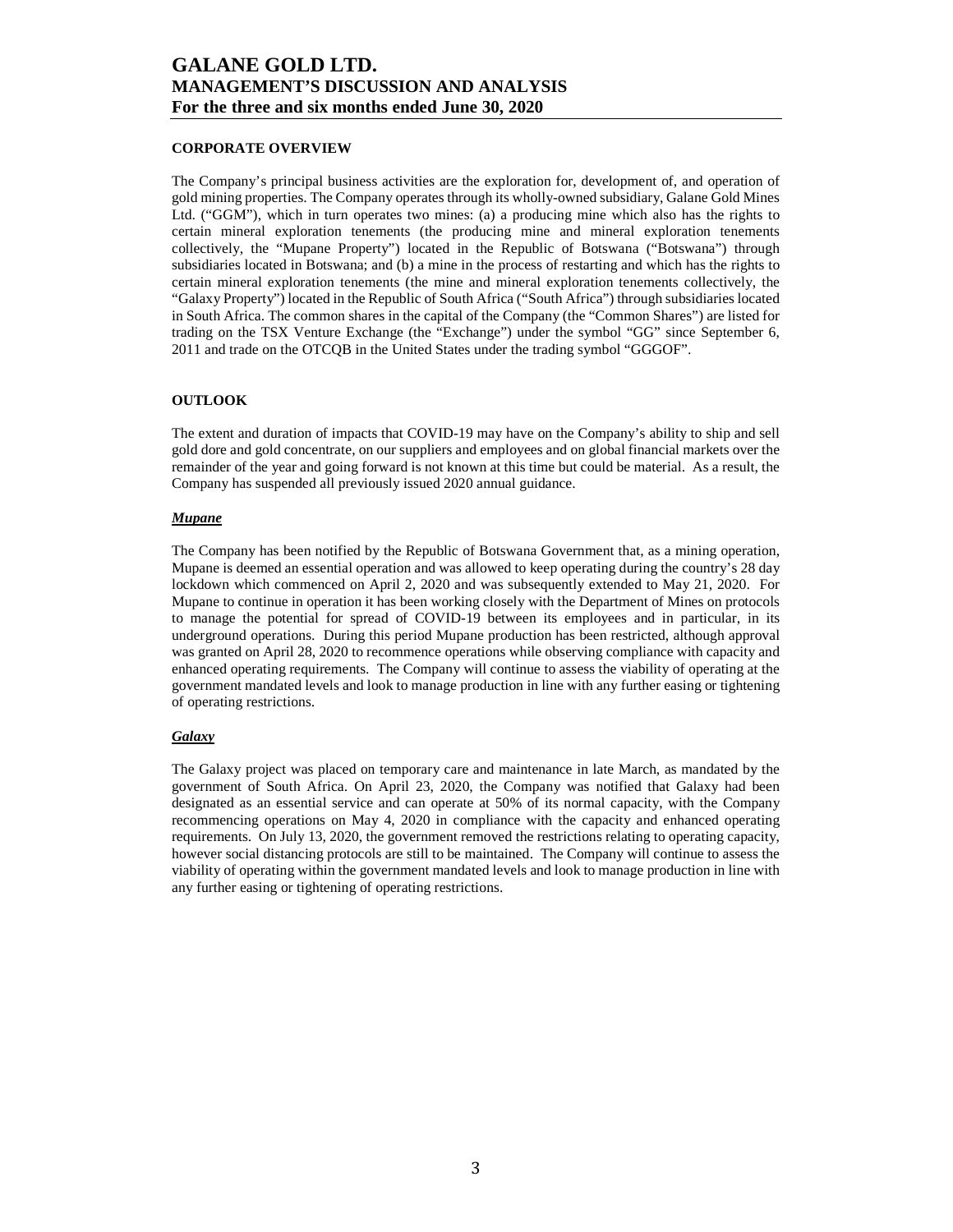#### **DISCUSSION OF OPERATIONS**

#### *For the three and six months ended June 30, 2020*

The following is an analysis of the Company's operating results for the three months ended June 30, 2020 ("Q2 2020") and the six months ended June 30, 2020 ("YTD 2020").

#### *Operating activity:*

Commentary regarding the Company's operating activity during Q2 2020 and YTD 2020 follows:

#### *Mining*

|                      |               |                | 2020    |            | 2019   |                |                |                |              |  |
|----------------------|---------------|----------------|---------|------------|--------|----------------|----------------|----------------|--------------|--|
|                      |               | Q <sub>2</sub> | Q1      | <b>YTD</b> | Q4     | Q <sub>3</sub> | Q <sub>2</sub> | Q <sub>1</sub> | <b>Total</b> |  |
|                      | Ore $(t)$     | 59,532         | 67,368  | 126,900    | 82,316 | 77,054         | 92,762         | 87,461         | 339,593      |  |
| Mupane (Tau)         | Grade $(g/t)$ | 2.58           | 2.64    | 2.61       | 2.67   | 2.90           | 3.25           | 2.11           | 2.74         |  |
|                      | Waste (t)     | 6,464          | 16,482  | 22,946     | 18,258 | 15,472         | 20,520         | 10,520         | 64,770       |  |
|                      | Ore $(t)$     | 4.283          | 4,012   | 8,295      |        |                |                | -              |              |  |
| Dinokwe              | Grade $(g/t)$ | 1.67           | 1.37    | 1.52       | -      |                |                |                |              |  |
|                      | Waste (t)     | 241,524        | 106.870 | 348.394    |        | -              |                | -              |              |  |
| Low Grade Stockpiles | Ore $(t)$     | 12,105         | 1,527   | 13,632     | 37,110 | 62,010         | 30,719         | 71,263         | 201,102      |  |
|                      | Grade $(g/t)$ | 1.44           | 1.74    | 1.47       | 0.77   | 0.75           | 0.77           | 0.77           | 0.77         |  |
| Monarch Slimes Dump  | Ore $(t)$     | 83,605         | 69,465  | 153,070    | 86,299 | 68,222         | 57,191         | 1,736          | 213.448      |  |
|                      | Grade $(g/t)$ | 0.78           | 1.26    | 1.00       | 1.00   | 0.94           | 0.94           | 1.00           | 0.96         |  |

The following table sets forth certain key mining statistics for the Mupane Property:

The Company continued to mine from the Tau deposit at the Mupane Property during Q2 2020, and reclamation of the Monarch slimes dump, while commencing open cut mining operations at Dinokwe:

- Tau In Q2 2020, the Company continued mining in the main reef of the ore body with 59,532 tonnes at 2.58 g/t being mined (three months ended June 30, 2019 (" $Q2 2019$ ") – 92,762 tonnes at 3.25  $g(t)$ . The tonnes and grade for Q2 2020 were lower than Q2 2019 with mining activity reduced during the quarter due to COVID-19 restrictions, and the impact of increasing mine depth. For YTD 2020, 126,900 tonnes at 2.61 g/t were mined compared to 180,223 tonnes at 2.70 g/t for the six months ended June 30, 2019 ("YTD 2019"). The tonnes and grade for YTD 2020, have been impacted by the COVID-19 restrictions and the impact of increasing mine depth.
- Dinokwe In early 2020 the Company commenced development of a small scale open pit mine at Dinokwe, approximately 7 kilometres from the Mupane processing plant, and is expected to mine approximately 93,000 tonnes of ore at an average grade of 2.22  $g/t$  over the life of the operation, with exploration having identified approximately 7,000 in situ ounces available from the open pit. For Q2 2020 mining was focused on stripping operations with 241,524 tonnes of waste mined, and 4,283 tonnes of ore at a grade of 1.67 g/t. For YTD 2020 a total of 348,394 tonnes of waste have been mined, along with 8,295 tonnes of ore at an average grade of 1.52 g/t.
- Monarch In Q2 2020, the Company transported 83,605 tonnes at an average grade of 0.78  $g/t$ , (Q2 2019- 57,191 tonnes at 0.94  $g/t$ ) with the hauling of Monarch sands for Q2 2020 being used to supplement for the reduced tonnes from the Tau underground operation. For YTD 2020 the Company transported 153,070 tonnes at an average grade of 1.00 g/t compared to 58,927 tonnes at an average grade of  $0.94$  g/t, with the YTD 2019 tonnages lower due to operations only commencing towards the end of Q1 2019.

In addition, the Company is currently processing ore from its previously mined low-grade stockpiles, which are located next to the Golden Eagle mine located approximately 26 kilometres from the Mupane Property. In Q2 2020, it processed 12,105 tonnes at an average grade of 1.44  $g/t$  (Q2 2019 – 30,719 tonnes at 0.77 g/t) and for YTD 2020, it processed 13,632 tonnes at an average grade of 1.47 g/t (YTD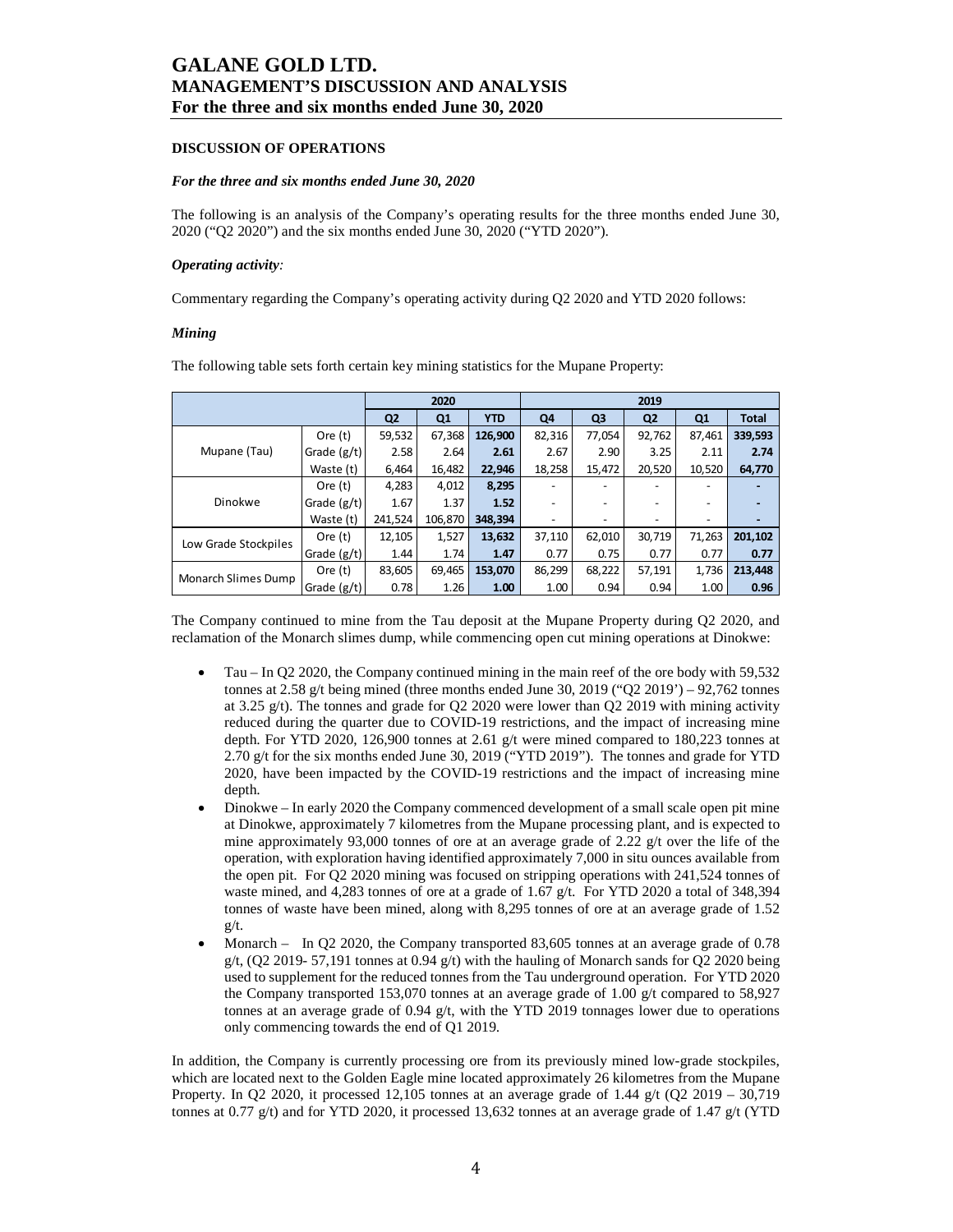$2019 - 101,982$  tonnes at 0.77 g/t). The decrease in tonnes processed from low grade stockpiles is primarily due to the commencement of processing of the Monarch slimes dump material referred to above.

### *Processing*

The following table sets forth certain key processing statistics at the Mupane Property:

|                   |                | 2020           |            | 2019    |                |                |              |              |  |  |
|-------------------|----------------|----------------|------------|---------|----------------|----------------|--------------|--------------|--|--|
|                   | Q <sub>2</sub> | Q <sub>1</sub> | <b>YTD</b> | Q4      | Q <sub>3</sub> | Q <sub>2</sub> | Q1           | <b>Total</b> |  |  |
| <b>Ore milled</b> | 157.644        | 144.853        | 302.497    | 187,548 | 205,000        | 178,918        | 161.323      | 732.789      |  |  |
| Head grade        | 1.52           | 2.08           | 1.78       | 1.71    | 1.76           | 2.12           | 1.69         | 1.72         |  |  |
| Recovery          | 74.0%          | 70.4%          | 72.2%      | 82.8%   | 72.8%          | 71.4%          | <b>72.3%</b> | 74.8%        |  |  |
| Gold production   | 5,691          | 6.818          | 12.509     | 6,839   | 8.435          | 8.694          | 6.326        | 30.294       |  |  |

Gold production in Q2 2020 was 5,691 ounces compared to 8,694 ounces in Q2 2019. The ore milled for Q2 2020 of 158kt (Q2 2019 – 179kt) was lower due to low feed stock availability resulting from the impact of the COVID-19 restrictions on mining operations. The grade in Q2 2020 of 1.52 g/t was below the grade for Q2 2019 of 2.12 g/t and was reflective of the feedstock available, with a greater proportion of Monarch slimes processed during Q2 2020 compared to Q2 2019. The recovery for Q2 2020 of 74.0% was above the recovery for Q2 2019 of 71.4%. The increased recovery was reflective of the favourable mineralogy within the ore processed for Q2 2020.

Gold production for YTD 2020 was 12,509 ounces compared to 15,020 ounces for YTD 2019. The ore milled for YTD 2020 of 302kt (YTD 2019 – 340kt) was lower due to lower feed stock availability resulting from the impact of COVID-19 restrictions on mining operations. The grade for YTD 2020 of 1.78 g/t was below the grade for YTD 2019 of 1.91 g/t and was reflective of the feedstock available. The recovery for YTD 2020 of 72.2% was above the recovery for YTD 2019 of 71.8%. The increased recovery was reflective of the favourable mineralogy within the ore processed for YTD 2020.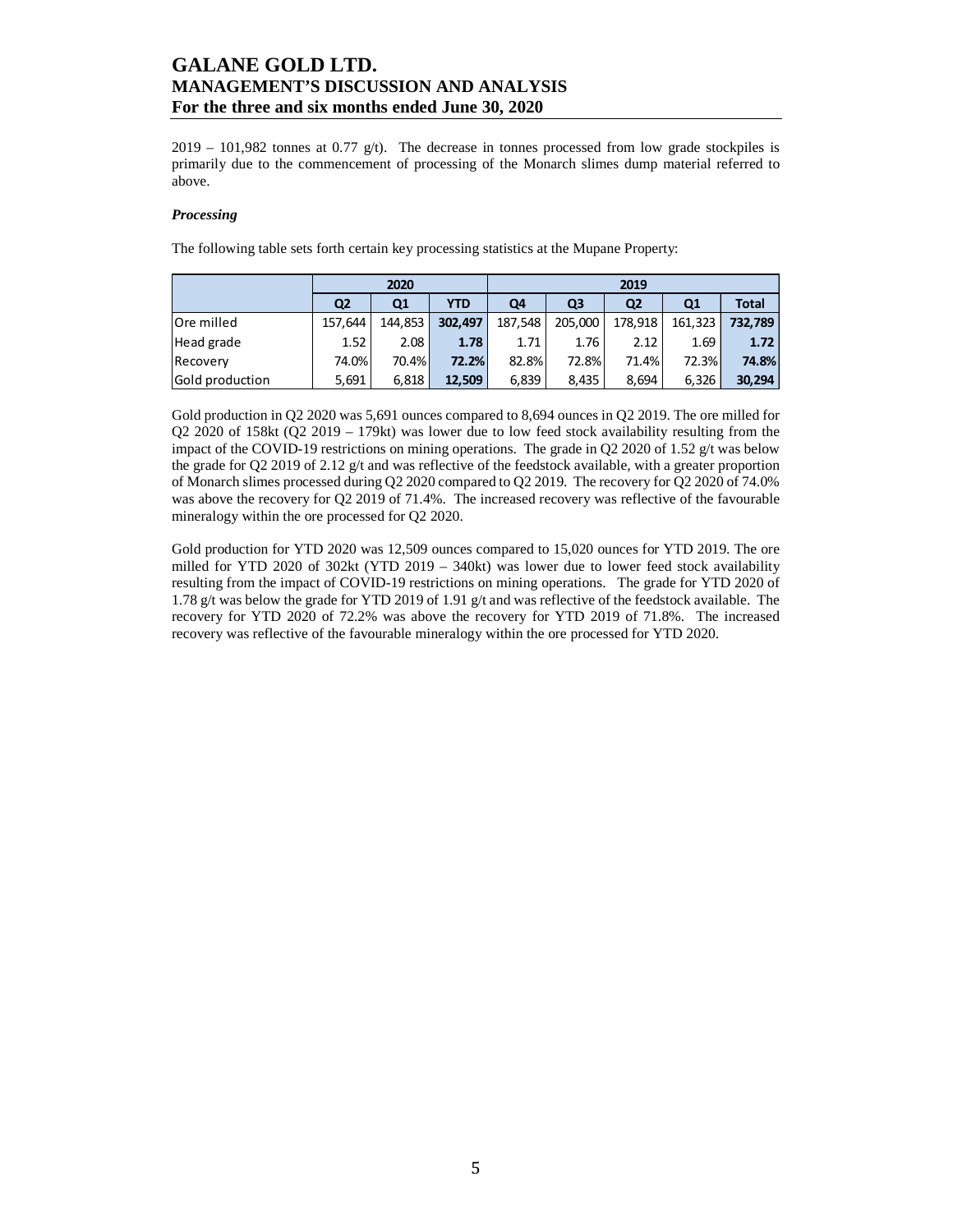#### *Revenue and earnings from mining operations*

The table below outlines the revenue and earnings from mining operations on a total dollar basis, and on a per ounce of gold sold basis:

|                                                                     | Q <sub>2</sub> 20 <sub>20</sub> |        | O1 2020     | <b>YTD 2020</b> |        |  |
|---------------------------------------------------------------------|---------------------------------|--------|-------------|-----------------|--------|--|
| Revenue (000)                                                       | \$                              | 10,375 | \$<br>9,474 | \$              | 19,849 |  |
| Gold sold (oz.)                                                     |                                 | 6,046  | 6,105       |                 | 12,151 |  |
| Earnings (Loss) from<br>mining operations<br>(000)                  | \$                              | 1,980  | \$<br>871   | \$              | 2,851  |  |
| Operating cash cost<br>excluding royalties<br>$(\frac{\csc(1)}{2})$ | \$                              | 1,065  | \$<br>1,037 | \$              | 1,050  |  |

|                                                                     | Q2 2019 |        | O1 2019     | <b>YTD 2019</b> |        |  |
|---------------------------------------------------------------------|---------|--------|-------------|-----------------|--------|--|
| Revenue (000)                                                       | \$      | 11,425 | \$<br>8,476 | \$              | 19,901 |  |
| Gold sold (oz.)                                                     |         | 8,750  | 6,565       |                 | 15,315 |  |
| Earnings (Loss) from<br>mining operations<br>(000)                  | \$      | 821    | \$<br>(823) | \$              | (2)    |  |
| Operating cash cost<br>excluding royalties<br>$(\frac{\csc(1)}{2})$ | \$      | 966    | \$<br>1,189 | \$              | 1,060  |  |

Note:

(1) Operating cash cost excluding royalties per ounce is a non-GAAP measure. See "Supplemental Information to Management's Discussion and Analysis".

In Q2 2020, the Company generated \$10.4 million in revenue from the sale of 6,046 ounces of gold plus incidental silver at an average combined price of \$1,716 per ounce and earnings from mining operations of \$2.0 million. This compares to \$11.4 million in revenue from the sale of 8,750 ounces of gold plus incidental silver at an average combined price of \$1,306 per ounce and earnings from mining operations of \$0.8 million in Q2 2019.

The reason for the change in earnings from mining operations from Q2 2020 to Q2 2019 is a result of several factors:

- Gold sales for Q2 2020 were 2,704 ounces less than in Q2 2019. The impact of the reduced ounces sold was partially offset by an increase in the average gold price achieved of \$410 per ounce, resulting in an overall revenue decrease of \$1.0 million compared to Q2 2019.
- Mining costs in Q2 2020 were \$2.4 million compared to \$3.1 million in Q2 2019. The decrease in cost is due mainly to the reduction in mining activity resulting from the COVID-19 restrictions during Q2 2020.
- Processing costs in Q2 2020 were \$3.7 million compared with \$5.0 million in Q2 2019. The actual tonnes milled decreased from 178,918 tonnes in Q2 2019 to 157,644 tonnes in Q2 2020 with costs reducing more than proportionately to the reduction in feed tonnes with the increased tailings processed for Q2 2020 reducing reagent and grinding media consumption.
- General and administration costs in Q2 2020 were \$0.7 million compared to \$0.8 million in Q2 2019.
- Depreciation and amortization expense was \$1.5 million in Q2 2020 compared to \$1.7 million in Q2 2019.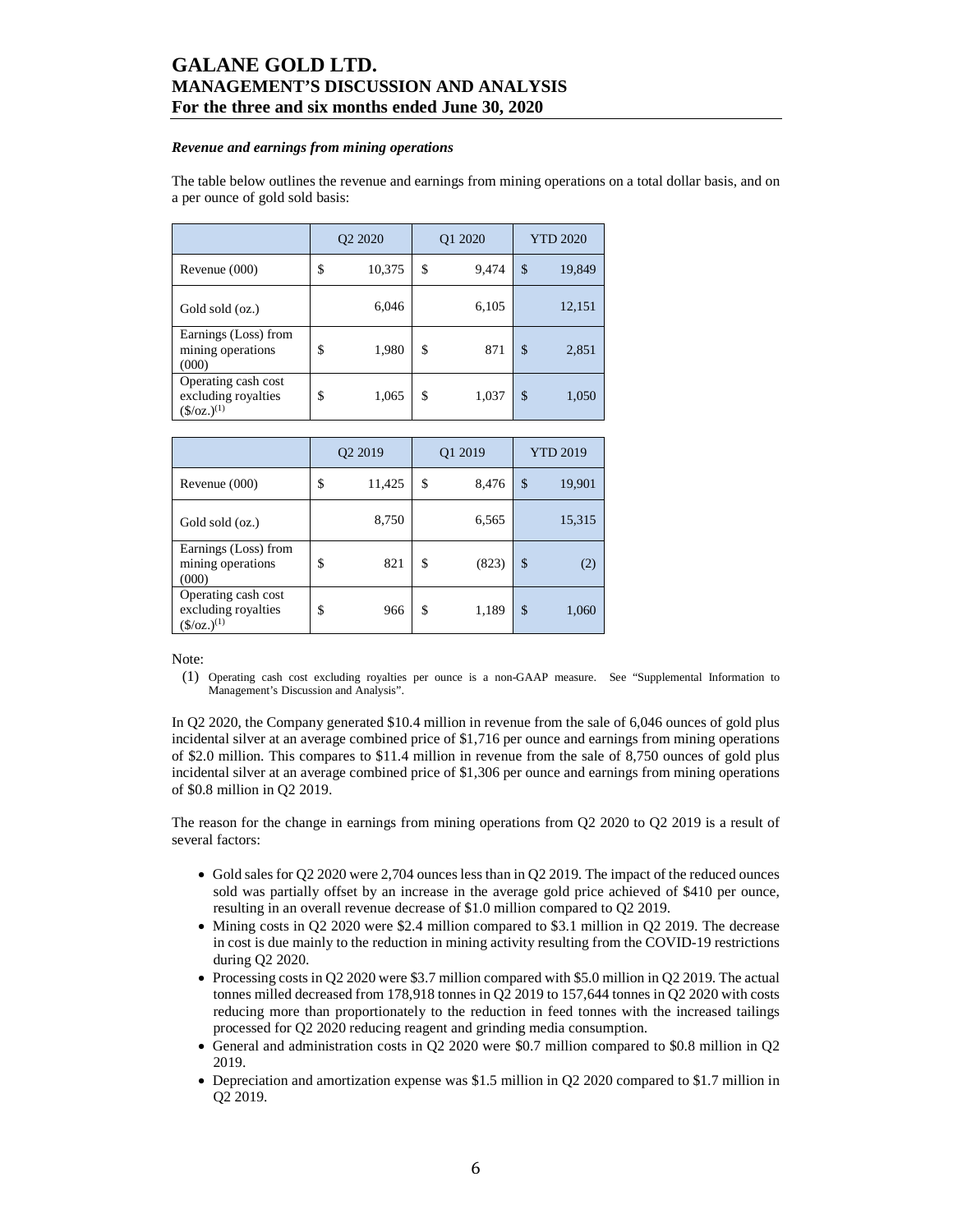As a result of the above factors the operating cash cost per ounce excluding royalties in Q2 2020 was \$1,065 compared to \$966 per ounce in Q2 2019.

YTD 2020 the Company generated \$19.8 million in revenue from the sale of 12,151 ounces of gold plus incidental silver at an average combined price of \$1,634 per ounce, generating earnings from mining operations of \$2.9 million. This compares to \$19.9 million in revenue from the sale of 15,315 ounces of gold plus incidental silver at an average combined price of \$1,299 per ounce generating a loss from mining operations of \$0.3 million for YTD 2019.

The reason for the change in earnings from mining operations for YTD 2020 to YTD 2019 is a result of several factors:

- Gold sales for YTD 2020 were 3,164 ounces less than YTD 2019. The impact of the reduced ounces sold was offset by an increase in the average gold price achieved of \$335 per ounce, resulting in an overall revenue decrease of \$0.1 million compared to YTD 2019.
- Mining costs for YTD 2020 were \$5.4 million compared to \$6.0 million for YTD 2019. The decrease in cost is due primarily to the COVID-19 restrictions in place during Q2 2020.
- Processing costs for YTD 2020 were \$7.1 million compared to \$9.3 million for YTD 2019. The actual tonnes milled decreased from 340,241 tonnes YTD 2019 to 302,497 tonnes YTD 2020 with costs reducing more than proportionately to the reduction in feed tonnes with the increased tailings processed for YTD 2020 reducing reagent and grinding media consumption.
- General and administration costs for YTD 2020 were \$1.6 million, consistent with YTD 2019 spend of \$1.6 million.
- Depreciation and amortization expense was \$2.9 million for YTD 2020 compared to \$2.9 million for YTD 2019.

As a result of the above factors the operating cash cost per ounce excluding royalties for YTD 2020 was \$1,050 compared to \$1,060 per ounce for YTD 2019.

### *Results*

The Company's earnings (loss) comprised of:

|                                   | O <sub>2</sub> 20 <sub>20</sub> | <b>YTD 2020</b>            | O <sub>2</sub> 2019 | <b>YTD 2019</b>   |
|-----------------------------------|---------------------------------|----------------------------|---------------------|-------------------|
| mining<br>Earnings<br>(loss) from | \$<br>1.980.054                 | 2,850,755<br>$\mathcal{S}$ | \$<br>821,263       | \$<br>(1,960)     |
| operations                        |                                 |                            |                     |                   |
| <b>Exploration costs</b>          |                                 |                            |                     | (4,111)           |
| Corporate general and             |                                 |                            |                     |                   |
| administrative costs              | (432, 207)                      | (928, 710)                 | (186,919)           | (827,106)         |
| Stock-based compensation          | (78, 051)                       | (136,938)                  | (36,081)            | (72, 282)         |
|                                   |                                 |                            |                     |                   |
| Foreign exchange gain (loss)      | 109.399                         | 1,336,739                  | 76.415              | (37, 324)         |
| Interest on long term debt        | (70, 440)                       | (230, 444)                 | (137, 384)          | (478, 334)        |
| Galaxy on-going costs             | (149, 632)                      | (443, 243)                 | (402, 934)          | (622, 548)        |
| Other income (expenses)           | (32,007)                        | (67, 786)                  | (5,338)             | (31, 641)         |
| Other financing income (costs)    | (1,717,870)                     | (1,111,551)                | 33,602              | (10, 175)         |
|                                   |                                 |                            |                     |                   |
|                                   | \$<br>(390.754)                 | \$<br>1.268.822            | \$<br>162,624       | \$<br>(2,085,481) |

Other financing costs increased by \$1.7 million for Q1 2020 and \$1.1 million for YTD 2020, with the increase primarily due to the revaluation of the warrants denominated in foreign currency with an expense of \$1.7 million for Q2 2020 and \$1.0 million for YTD 2020.

Interest on long term debt for YTD 2019 of \$0.5 million was impacted by \$0.2 million for Barak financing facility fees that did not impact YTD 2020.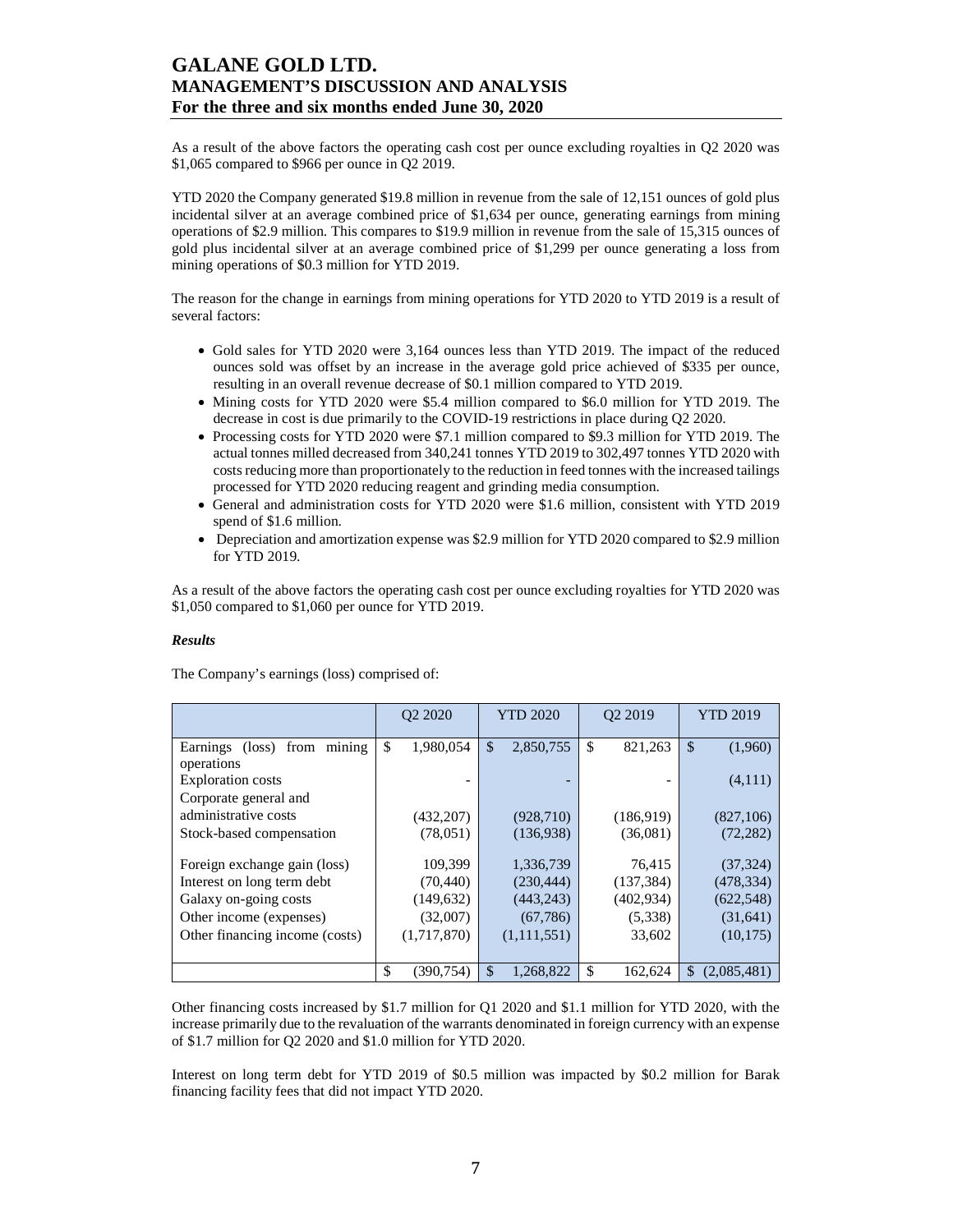Corporate general and administration costs are comprised of the following:

|                    | O <sub>2</sub> 2020 |         | <b>YTD 2020</b> |         |     | O <sub>2</sub> 2019 | <b>YTD 2019</b> |         |  |
|--------------------|---------------------|---------|-----------------|---------|-----|---------------------|-----------------|---------|--|
| Professional fees  | S                   | 236,578 | $\mathcal{S}$   | 346,858 | S,  | 134,723             | \$              | 298,483 |  |
| Management fees to |                     |         |                 |         |     |                     |                 |         |  |
| officers           |                     | 41,623  |                 | 211,489 |     | (165, 563)          |                 | 117,649 |  |
| Investor relations |                     | 32,700  |                 | 79,253  |     | 37,920              |                 | 80,906  |  |
| Corporate general  |                     |         |                 |         |     |                     |                 |         |  |
| and administration |                     | 121,306 |                 | 291,110 |     | 179,839             |                 | 330,068 |  |
|                    |                     | 432,207 | \$              | 928,710 | -\$ | 186,919             |                 | 827,106 |  |

### **SUMMARY OF FINANCIAL POSITION**

Selected Consolidated Statement of Financial Position Data:

|                            | June $30$ ,    | March 31.      | December 31. | September 30. |
|----------------------------|----------------|----------------|--------------|---------------|
|                            | 2020           | 2020           | 2019         | 2019          |
|                            | \$             | \$             | \$           |               |
|                            |                |                |              |               |
| Total current assets       | 10,107,858     | 7,766,249      | 9,345,569    | 9,304,363     |
| Total current liabilities  | 23, 274, 143   | 21,098,020     | 23,663,805   | 15,789,107    |
| Working capital            | (13, 166, 285) | (13, 331, 771) | (14,318,236) | (6,484,744)   |
| Non-current assets         | 38.355.067     | 38,867,449     | 38.912.824   | 39.784.421    |
| Non-current liabilities    | 10,864,398     | 10,898,590     | 11,675,964   | 19,790,681    |
| Total shareholders' equity | 14.324.384     | 14.637.088     | 12,918,624   | 13.508.996    |

|                            | June 30.    | March 31,    | December 31. | September 30, |
|----------------------------|-------------|--------------|--------------|---------------|
|                            | 2019        | 2019         | 2018         | 2018          |
|                            | \$          | \$           | \$           |               |
| Total current assets       | 9,510,559   | 7.606.437    | 10,433,238   | 8,635,671     |
| Total current liabilities  | 17,338,010  | 14, 125, 556 | 13,268,658   | 10,347,024    |
| Working capital            | (7,827,451) | (6,519,119)  | (2,835,420)  | (1,711,353)   |
| Mining assets              | 39,855,606  | 38,705,198   | 35,921,949   | 35,608,850    |
| Non-current liabilities    | 19,056,410  | 19,413,038   | 18, 101, 585 | 19,971,442    |
| Total shareholders' equity | 12.971.745  | 12,773,041   | 14.984.944   | 13.926.055    |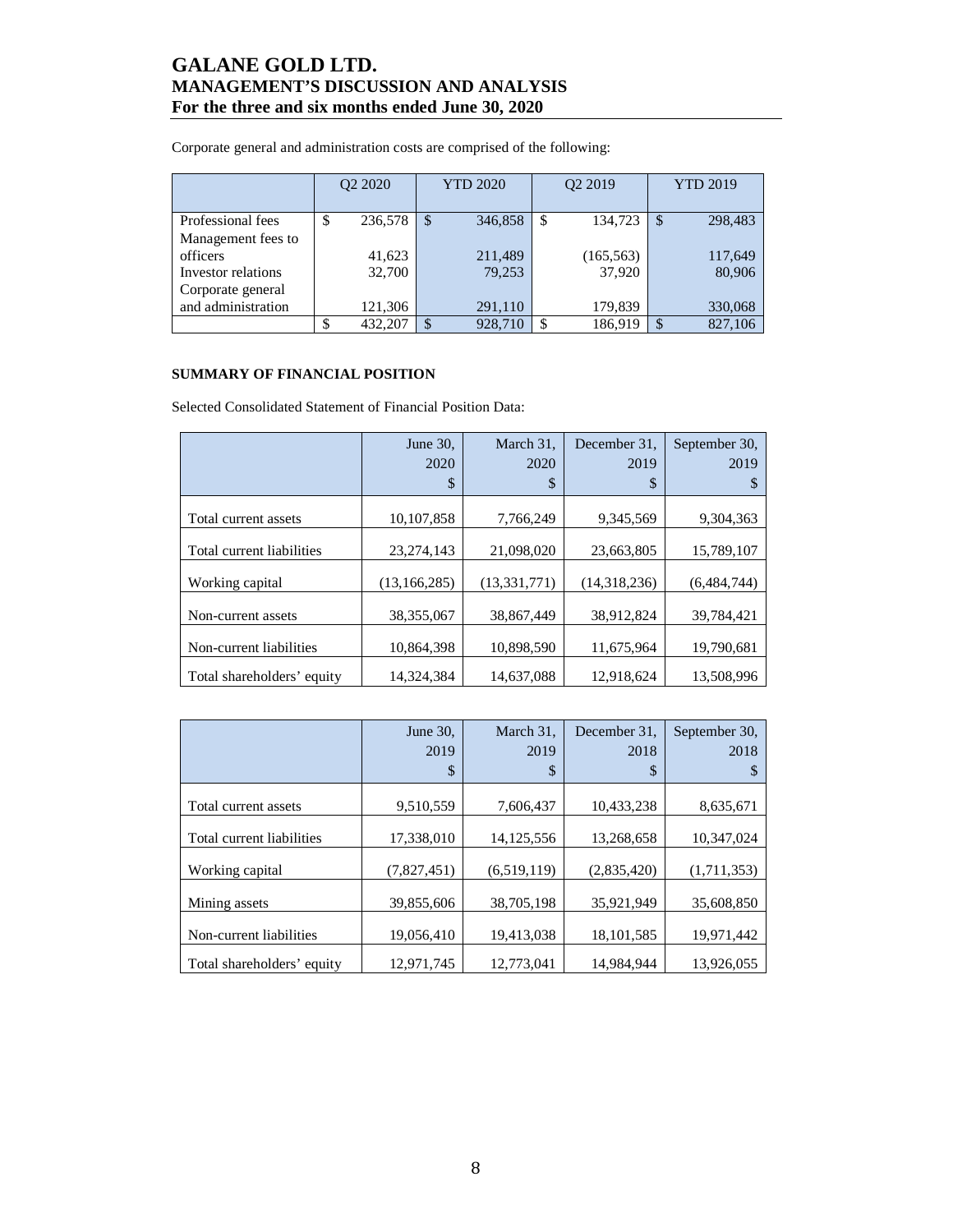As at the end of Q2 2020, there was a working capital deficiency of \$13.2 million, a decrease of \$0.2 million from the end of Q1 2020. The decrease in working capital deficiency was mainly due to the following movements in total current liabilities and cash balance:

- A cash balance increase of \$2.5 million.
- Trade and other receivables increased by \$0.5 million to \$2.3 million, with a \$0.3 million increase in trade receivables and a \$0.2 million increase in taxes recoverable.
- A decrease of \$0.7 million for inventories, with a decrease of \$0.4 million in stores inventory for the quarter and a decrease of \$0.3 million in gold in process inventory.
- An increase of \$0.4 million in accounts payable and accruals, with accounts payable increasing \$0.5 million, offset by a decrease of \$0.1 million in accrued liabilities for Q2 2020.
- An increase of \$0.1 million in interest bearing loans and borrowings in Q2 2020, with an increase of \$0.2 million for the current portion of the Barak facility.
- An increase of \$1.7 million for warrants denominated in a foreign currency, with the closing share price of C\$0.145 for Q2 2020 resulting in a significant increase in the warrant liability.

As at the end of Q2 2020, non-current liabilities remained consistent at \$10.9 million.

Total shareholders' equity in Q2 2020 decreased by \$0.4 million primarily as a result of the net loss for the quarter of \$0.4 million.

As at the end of Q2 2020, there was a working capital deficiency of \$13.2 million, a decrease of \$1.2 million from the year ended December 31, 2019. The decrease in working capital deficiency was mainly due to the following movements in total current liabilities and cash balance:

- A cash balance increase of \$1.4 million.
- Trade and other receivables increased by \$0.1 million, with an increase of \$0.2 million in trade receivables and \$0.1 million in taxes recoverable, offset by a decrease of \$0.2 million in prepaid expenses.
- A decrease of \$0.8 million for inventories, with a decrease of \$0.8 million in stores inventory for the year to date as the year end build up of inventory is consumed, and a \$0.3 million increase in gold in process inventory, offset by a \$0.3 million decrease in ore stockpiles.
- A decrease of \$1.3 million in accounts payable and accruals reflecting the lower overall spend during the COVID-19 restrictions.
- Interest bearing loans and borrowings remained consistent at \$13.1 million, with current deferred royalties decreasing \$0.3 million consistent with the repayments for the year, offset by an increase of \$0.3 million for the current portion of the Barak loan facility reflecting the net accrued interest for the year.
- An increase of \$1.0 million in warrants denominated in a foreign currency, reflecting the increased liability with the YTD 2020 closing share price of C\$0.145.

For YTD 2020, non-current liabilities decreased by \$0.8 million, with an increase of \$0.1 million for the accrued debenture interest offset by a decrease of \$0.5 million in lease liabilities reflecting the payments made for YTD 2020 and a decrease of \$0.4 million in the rehabilitation provision with \$0.1 million of accretion offset by a \$0.6 million foreign currency revaluation.

Total shareholders' equity for YTD 2020 decreased by \$1.4 million primarily as a result of the net loss for the year to date of \$1.3 million.

### **LIQUIDITY, CAPITAL RESOURCES AND GOING CONCERN**

The Company defines capital as consisting of shareholders' equity, being comprised of issued capital stock, contributed surplus and deficit and long-term debt. The Company's objectives when managing capital are primarily to support the creation of shareholder value, but also to ensure that the Company is able to meet its financial obligations as they become due. The Company has not declared or paid any dividends on its Common Shares.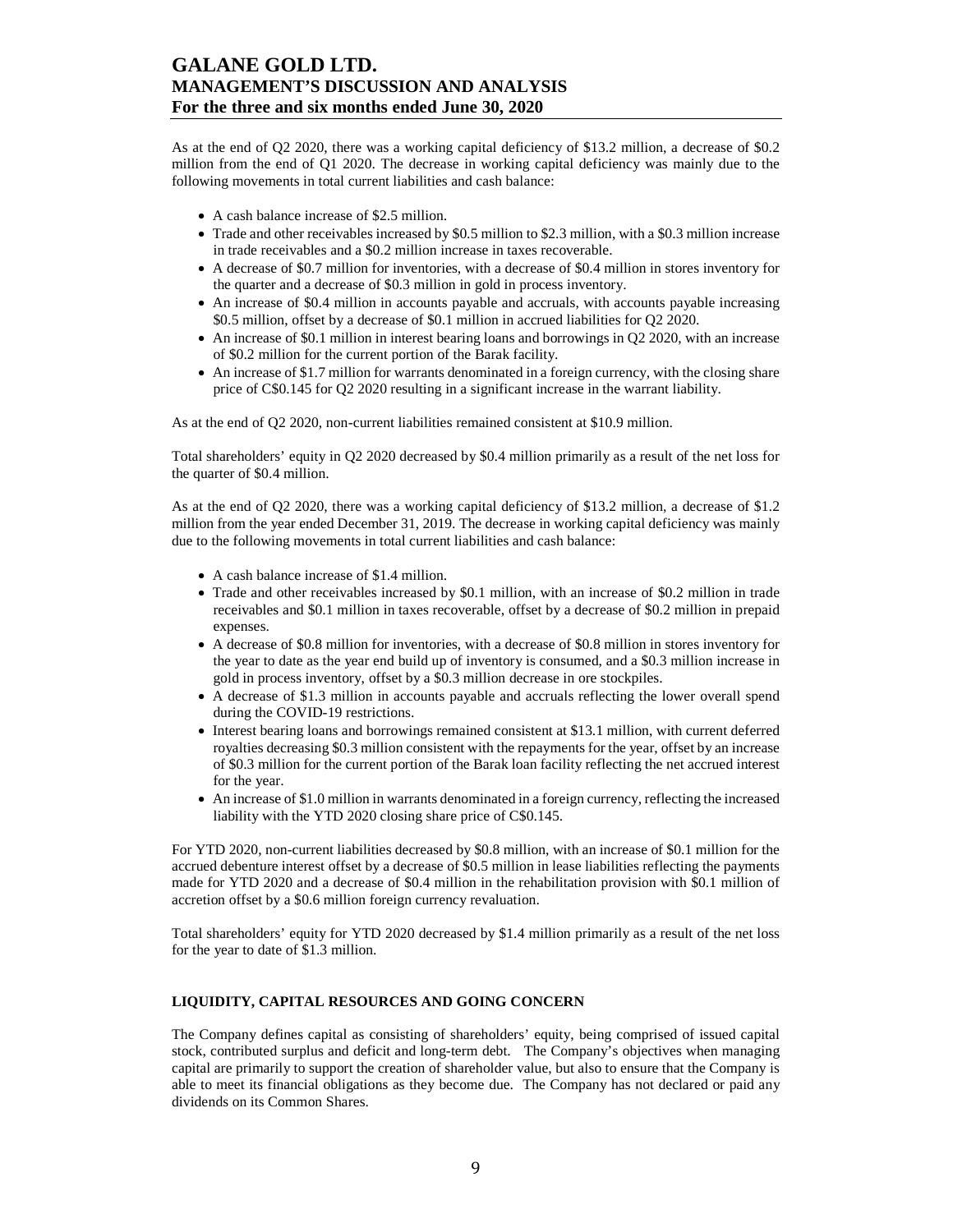In order to fund the business activities intended in its current business plan, management expects that the Company's Mupane mining operations will continue to provide positive cash flow from its operations that is more than sufficient to support its corporate expenses, capital expenditure requirements and exploration activities, subject to the Going Concern commentary below related to the current uncertain impact of COVID-19 on the operating environment. As described above under "Summary of Financial Position", at June 30, 2020, the Company had a working capital deficiency of \$13.2 million with cashflow from operations of \$4.5 million for the six months ended June 30, 2020.

The revenue of the Company is dependent upon the spot price of gold. At the current level of operating costs, the Company will continue to generate positive cash flow on an annual basis from operations even if there was a 10% reduction in the spot price of gold as at the date of this MD&A.

The Company's officers and senior management take full responsibility for managing the Company's capital and do so through monthly meetings and regular review of financial information. The Company's Board of Directors is responsible for overseeing this process.

#### *Going Concern*

The Interim Financial Report was prepared using international financial reporting standards that are applicable to a going concern.

During the six months ended June 30, 2020, several measures have been implemented in Botswana, South Africa and the rest of the world in response to the increased impact from COVID-19. The Company was notified by the Republic of Botswana Government that, as a mining operation, Mupane is deemed an essential operation and is allowed to keep operating during the country's 28 day lockdown which commenced on April 2, 2020, and was subsequently extended to May 21, 2020. For Mupane to continue in operation it has been working closely with the Department of Mines on protocols to manage the potential for spread of COVID-19 between its employees and in particular, in its underground operations. During this period Mupane production was restricted, although approval was granted on April 28, 2020 to recommence operations while observing compliance with capacity and enhanced operating requirements. The Galaxy project was placed on temporary care and maintenance in late March, as mandated by the Government of South Africa. On April 23, 2020, the Company was notified that Galaxy had been designated as an essential service and can operate at 50% of its normal capacity, with the Company recommencing operations on May 4, 2020 in compliance with the capacity and enhanced operating requirements. On July 13, 2020, the government removed the restrictions relating to the operating capacity, however social distancing protocols are still to be maintained. While the impact of COVID-19 is expected to be temporary, the current circumstances are dynamic and the impacts of COVID-19 on our business operations, including the duration and impact on our future production, cannot be reasonably estimated at this time and we anticipate this could have an adverse impact on the Company's financial position, results of operation and cash flows. The Company's liquidity and ability to continue as a going concern may also be impacted.

As at June 30, 2020, the Company had a working capital deficiency (current assets less current liabilities) of \$13.2 million compared to a deficiency of \$14.3 million at December 31, 2019.

During the six months ended June 30, 2020, the Company paid, on a timely basis, the 5% royalty to the Government of Botswana on all gold sales in accordance with the terms of the royalty. The royalty expense for the six months ended June 30, 2020 was \$1.0 million, which was funded from cash flows from operations, in addition to \$0.4 million repaid from deferred royalties. The working capital deficiency includes deferred royalties with a total outstanding balance of \$6.6 million now classified as a current liability. While management projects that the current gold price would allow the Company to repay the deferred royalties consistent with the payment schedule agreed with the Government of Botswana in 2018, the Company has entered into discussions with the Government of Botswana to reschedule the outstanding balance. However, with the current focus on the COVID-19 shutdown of non-essential services in the country, these discussions have now been put on hold.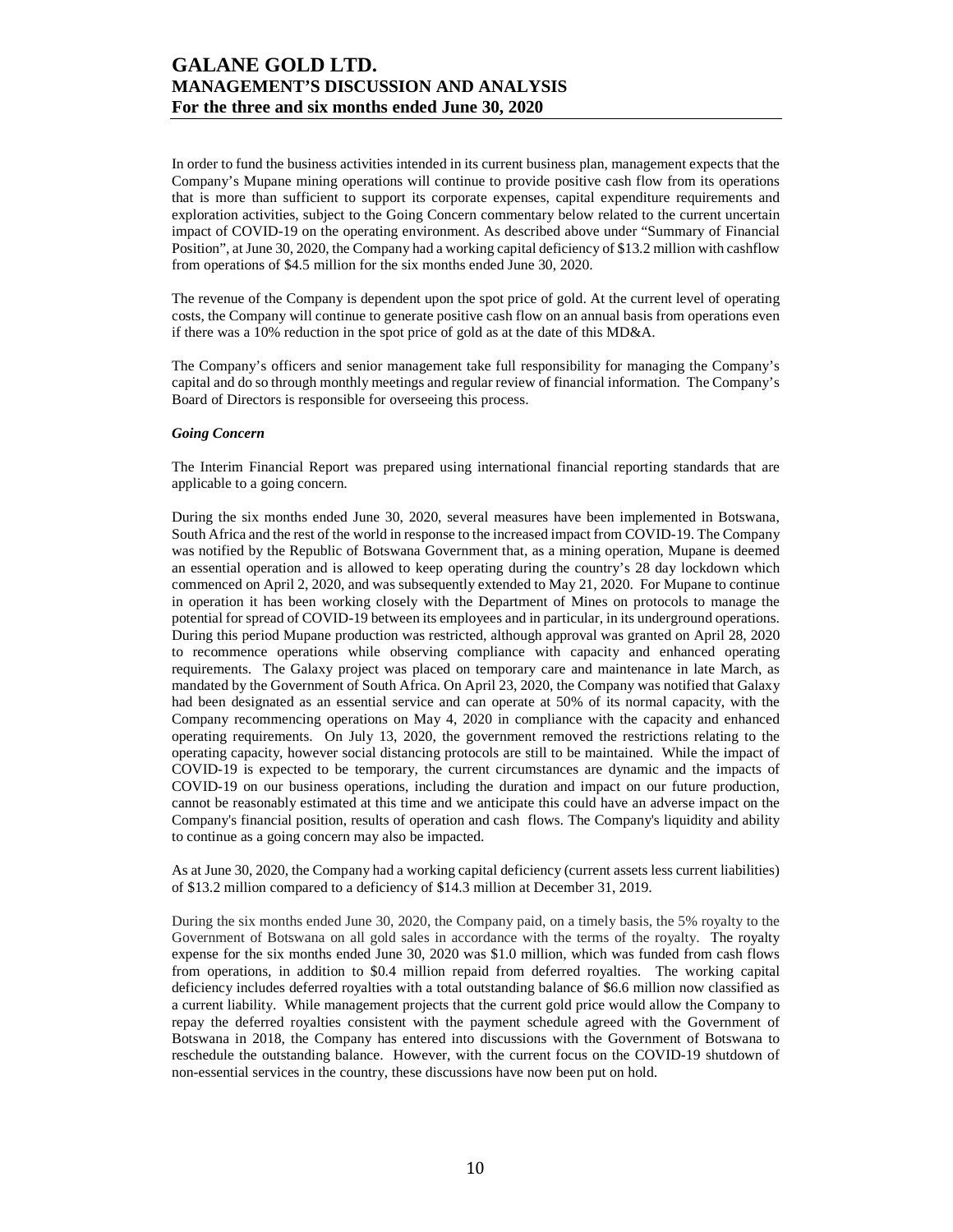The impact of the COVID-19 pandemic results in material uncertainties which may give rise to significant doubt as to the ability of the Company to continue as a going concern. Because of these uncertainties, there can be no assurance that the measures that management are taking to mitigate the impact of the COVID-19 pandemic will be successful.

The ongoing strength in gold prices and positive operating performance at the Mupane mine have resulted in earnings from mining operations of \$2.9 million for the six months ended June 30, 2020, compared to a loss from mining operations of \$0.0 million for the same period in 2019. In addition, cash flow generated from operations for the six months ended June 30, 2020 was \$4.5 million, after royalty payments made in the normal course of business, compared to \$2.0 million for the same period in 2019. The Company has no material commitments for capital expenditures at the Mupane mine as of June 30, 2020.

The current commodity price and exchange rate environment can be volatile, which may have an impact on the Company's cash flows. Despite the higher gold price currently being realized, the Company continues to review its near term operating plans and to take steps to reduce costs and maximize cash flow generated from operations.

The Interim Financial Report does not reflect adjustments in the carrying values of the assets and liabilities, the reported revenues and expenses, and the balance sheet classifications used, that would be necessary if the company were unable to realize its assets and settle its liabilities as a going concern in the normal course of operations. Such adjustments could be material.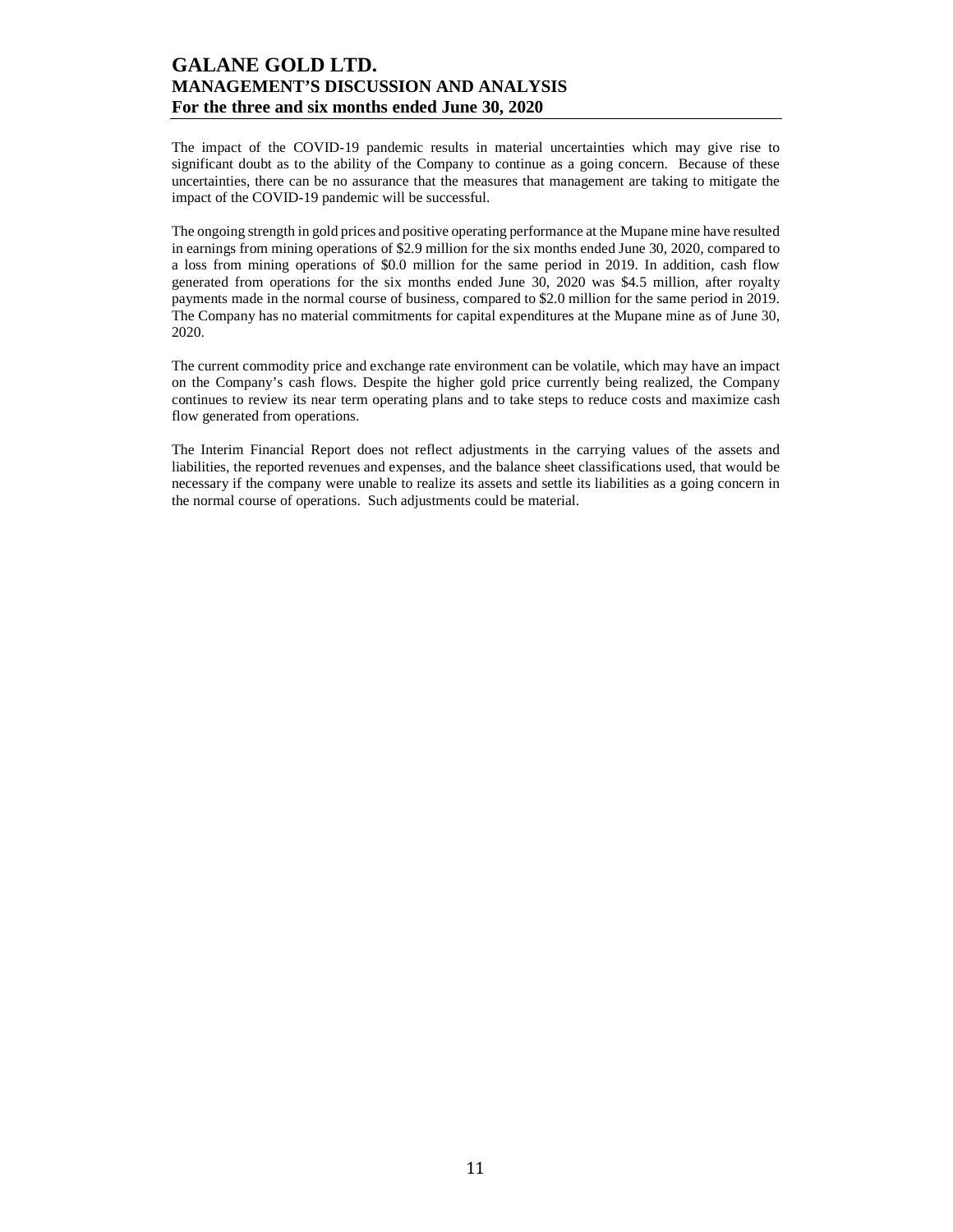### **SUMMARY OF QUARTERLY RESULTS**

The following table summarizes the Company's selected quarterly information for each of the eight most recently completed quarters:

|                                     |             |             | Three months ended |               |
|-------------------------------------|-------------|-------------|--------------------|---------------|
|                                     | June 30,    | March 31,   | December 31.       | September 30, |
|                                     | 2020        | 2020        | 2019               | 2019          |
|                                     | \$          | \$          | \$                 | S             |
| Revenue                             | 10,375,274  | 9,473,565   | 9,038,969          | 12,462,310    |
| Total mining costs                  | (8,395,220) | (8,602,865) | (9,778,762)        | (10,888,260)  |
| Non-mining expenses                 | (2,370,808) | 788,876     | (1,482,536)        | (1,089,606)   |
| (Loss) earnings                     | (390, 754)  | 1,659,576   | (2,222,329)        | 484,444       |
| (Loss) earnings per share           |             |             |                    |               |
| Basic                               | (0.00)      | 0.01        | (0.01)             | 0.00          |
| Fully diluted                       | (0.00)      | 0.01        | (0.01)             | 0.00          |
| Total assets at end of quarter      | 48,462,925  | 46,633,698  | 48,258,393         | 49,088,784    |
| Total liabilities at end of quarter | 34,138,541  | 31,996,610  | 35,339,769         | 35,579,788    |
| Total equity at end of quarter      | 14,324,384  | 14,637,088  | 12,918,624         | 13,508,996    |

|                                     |              | Three months ended |              |               |
|-------------------------------------|--------------|--------------------|--------------|---------------|
|                                     | June 30,     | March 31,          | December 31. | September 30, |
|                                     | 2019         | 2019               | 2018         | 2018          |
|                                     | \$           | \$                 | \$           | S             |
| Revenue                             | 11,424,704   | 8,476,421          | 11,017,035   | 10,555,280    |
| Total mining costs                  | (10,603,441) | (9,299,644)        | (9,705,264)  | (11,360,302)  |
| Non-mining expenses                 | (658, 639)   | (1,424,882)        | (1,301,258)  | (453,744)     |
| Earnings (loss)                     | 162,624      | (2,248,105)        | 10,513       | (1,258,766)   |
| Earnings (loss) per share           |              |                    |              |               |
| Basic                               | 0.00         | (0.01)             | (0.00)       | (0.01)        |
| Fully diluted                       | 0.00         | (0.01)             | (0.00)       | (0.01)        |
| Total assets at end of quarter      | 49,366,165   | 46, 311, 635       | 46, 355, 187 | 44,244,521    |
| Total liabilities at end of quarter | 36,394,420   | 33,538,594         | 31,370,243   | 30,318,466    |
| Total equity at end of quarter      | 12,971,745   | 12,773,041         | 14,984,944   | 13,926,055    |

**Note:** 

(1) Information for all periods is presented in accordance with IFRS applicable to interim financial reporting and in U.S. dollars.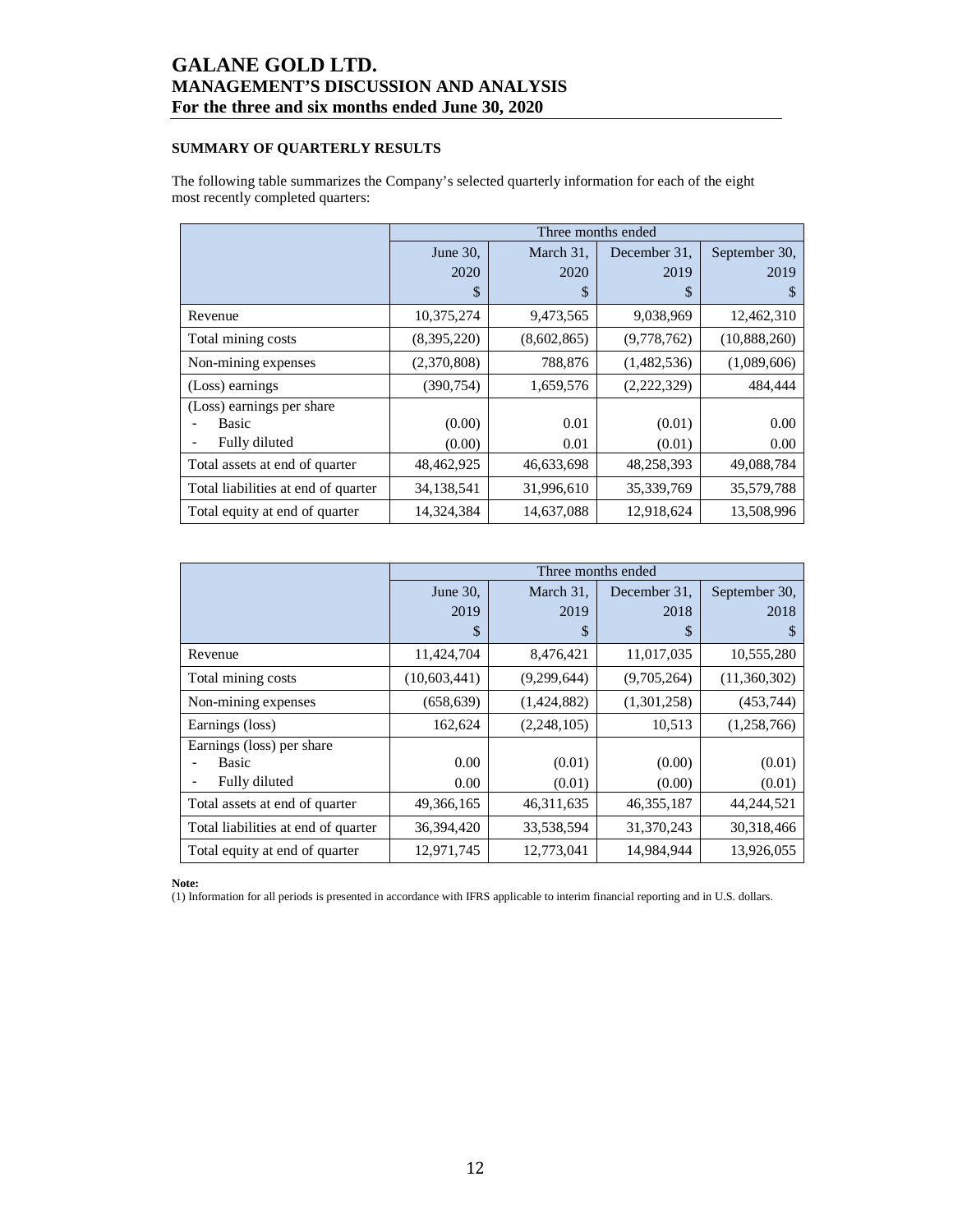#### **FINANCIAL INSTRUMENTS**

The Company's financial instruments consist of cash, trade and other receivables, accounts payable and accrued liabilities, interest bearing loans and borrowing, and warrants denominated in foreign currencies. The fair value of the Company's trade and other receivables, and accounts payable and accrued liabilities approximate their carrying value. The Company's other financial instruments, specifically interest bearing loans and borrowings are recorded at amortized cost using the effective interest rate method.

Credit risk is the risk that one party to a financial instrument will cause a loss for the other party by failing to discharge an obligation. The Company is subject to normal industry credit risks. The credit risk related to the trade receivable is considered minimal as gold and gold concentrate is sold to creditworthy major banks and offtake partners and settled promptly, usually within the following month, and the other receivable balance consists of amounts outstanding on tax credits from governmental authorities, each of which are expected to be paid in the near term at face value. The Company's exposure to credit risk is minimal.

Liquidity risk is the risk that an entity will encounter difficulty in meeting obligations associated with financial liabilities. The Company's approach to managing liquidity risk is to ensure that it will have sufficient liquidity to meet liabilities when due. As at June 30, 2020, the Company had current assets of \$10,107,858 (December 31, 2019 - \$9,345,569) to settle current liabilities of \$23,274,143 (December 31, 2019 - \$23,663,805). See "Liquidity and Capital Resources" section for further commentary on the Company's liquidity risks.

Interest risk is the risk that the fair value of future cash flows will fluctuate as a result of changes in market risk.

Currency risk is the risk that the fair value or future cash flows of a financial instrument will fluctuate because of changes in foreign exchange rates. The Company's operations are in Botswana, South Africa and Canada and its functional currency is U.S. dollars. The international nature of the Company's operations results in foreign exchange risk as transactions are denominated in foreign currencies, including the Botswana Pula, the South African Rand and Canadian Dollars. The operating results and the financial position of the Company are reported in U.S. dollars. The fluctuations of the operating currencies in relation to the U.S. dollar will, consequently, have an impact upon the reported results of the Company and may also affect the value of the Company's assets and liabilities. The Company monitors the volatility of foreign exchange rates and will hedge its currency risk if it determines that the need arises.

Market risk is the risk that the fair values of financial instruments or that the Company's future cash flows will fluctuate because of changes in market commodity rates. The Company's efforts are currently focused on the production of gold. As such, the Company's future cash flows and valuation of its mineral assets will be exposed to market risk on the price fluctuations of gold as a commodity.

### **ISSUED AND OUTSTANDING SHARE CAPITAL**

The Company's authorized capital consists of an unlimited number of Common Shares, of which 226,254,510 Common Shares are issued and outstanding as of the date of this MD&A.

The Company adopted a stock option plan (the "Option Plan"). Under the terms of the Option Plan, officers, directors, employees and consultants are eligible to receive grants of stock options to purchase Common Shares for a period of up to ten years from the date of grant, provided that the number of Common Shares reserved for issuance may not exceed 10% of the total issued and outstanding Common Shares at the date of the grant. As of the date of this MD&A, subject to the terms of the Option Plan, options to purchase 12,700,000 Common Shares are outstanding and options to purchase 9,925,451 Common Shares are available for grant.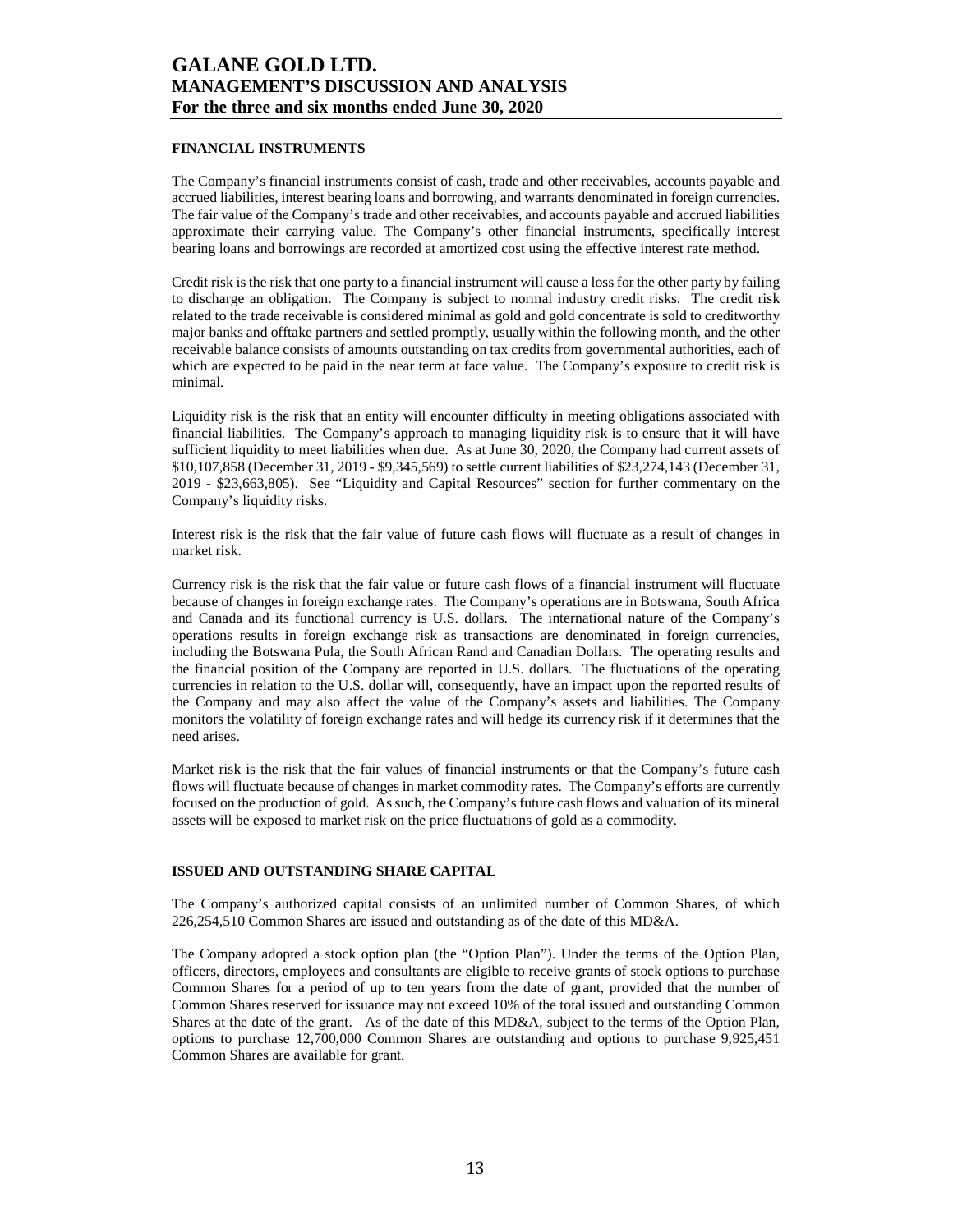The Company adopted a share purchase plan ("SPP") on June 12, 2012. Under the terms of the SPP, each participating officer, director, or employee that has been employed with the Company or its subsidiaries for at least six months is entitled to receive the matching number of Common Shares acquired pursuant to the SPP at no cost to such officer, director or employee. Subject to certain conditions, such deferred matching shares will be issued to the participating officers, directors or employees over a three-year period following the date of the purchase of the qualifying shares. As of the date of this MD&A, no deferred matching shares are owed to the participating officers, directors and employees of the Company.

The Company has adopted a deferred share unit plan (the "DSU Plan"). Subject to adjustment in certain circumstances, the maximum aggregate number of Common Shares that may be reserved for issuance pursuant to the DSU Plan is 13,262,888 Common Shares. As of the date of this MD&A, subject to the terms of the DSU Plan, participating officers, directors, employees and consultants of the Company may be issued an aggregate of up to 7,170,046 Common Shares pursuant to outstanding deferred share units awarded under the DSU Plan and 1,125,782 Common Shares have been issued under the DSU Plan.

On October 2, 2018 the Company issued 54,000,000 common share purchase warrants ("2018 Warrants"), with each 2018 Warrant entitling the holder thereof to acquire one Common Share at an exercise price of C\$0.05 until October 1, 2020. The expiry date of the 2018 Warrants can be accelerated by the Company to the date that is 10 business days after the date where the closing price of the Common Shares on the Exchange is higher than C\$0.20 for 10 consecutive trading days. As of the date hereof 25,289,750 Common Shares have been issued pursuant to the exercise of the 2018 Warrants and 28,710,250 2018 Warrants are outstanding.

### **DEBENTURES**

As part of the acquisition of the Galaxy Property in 2015, the Company issued approximately \$2.4 million aggregate principal amount of unsecured convertible debentures (the "Galaxy Debentures") to settle outstanding debt or contractual obligations owed by Galaxy Gold Mining (Pty) Limited (formerly Galaxy Gold Mining Limited, "Galaxy") and its subsidiary Galaxy Gold Reefs (Pty) Ltd. The original terms of the Galaxy Debentures were: (i) to mature on November 20, 2019, (ii) to bear 4% interest per annum, accrued and paid at maturity, (iii) to allow conversion of the principal at the option of the holder into Common Shares at a price of C\$0.58(1) per Common Share, based on a pre-determined exchange rate of \$1.00: C\$1.30, and (iv) to allow conversion of the interest at the option of the holder into Common Shares, based on a pre-determined exchange rate of \$1.00: C\$1.30, at a price per Common Share equivalent to the greater of C\$1.00 and the Discounted Market Price (as defined by the Exchange) at the time of conversion, subject to acceptance of the Exchange. On September 27, 2019, the Company prepaid \$728,000 of principal amount of the Galaxy Debentures. On September 30, 2019, the Company entered into an agreement with a requisite percentage of Galaxy Debenture holders to amend certain terms of the Galaxy Debenture. Under the terms of the amended Galaxy Debentures: (i) the maturity date is extended to November 20, 2021, (ii) the principal is convertible at the option of the holder into Common Shares at a price of C\$0.20 per Common Share, at a pre-determined exchange rate of \$1.00:C\$1.30, (iii) the interest is convertible at the option of the holder into Common Shares, based on a pre-determined exchange rate of \$1.00: C\$1.30, at a price per Common Share equivalent to the greater of C\$0.20 and the Discounted Market Price (as defined by the Exchange) at the time of conversion, subject to acceptance of the Exchange, and (iv) the Company has the right of forced conversion with respect the principal if the trading price of the Common Shares exceeds C\$0.20 for 10 consecutive trading days. On December 15, 2019, the Company prepaid an additional \$838,486 of the principal and \$12,517 of the interest on the Galaxy Debenture.

In addition, on March 29, 2016, the Company announced that it and its subsidiary, Galaxy, entered into a full and final settlement agreement with Traxys Europe SA, Mine2Market S.à.r.l. and certain others (collectively the "Traxys parties") with respect to various outstanding claims arising from the time period when the Traxys parties operated Galaxy's mining operations. In connection with the settlement, the Traxys parties settled their claim for \$4.3 million of indebtedness in exchange for the issuance by the Company of an unsecured convertible debenture of approximately \$3.2 million in aggregate principal (the "Traxys Debenture"). On June 29, 2018, the Company entered into an agreement with applicable Traxys parties to replace the existing Traxys Debenture with an amended and restated debenture (the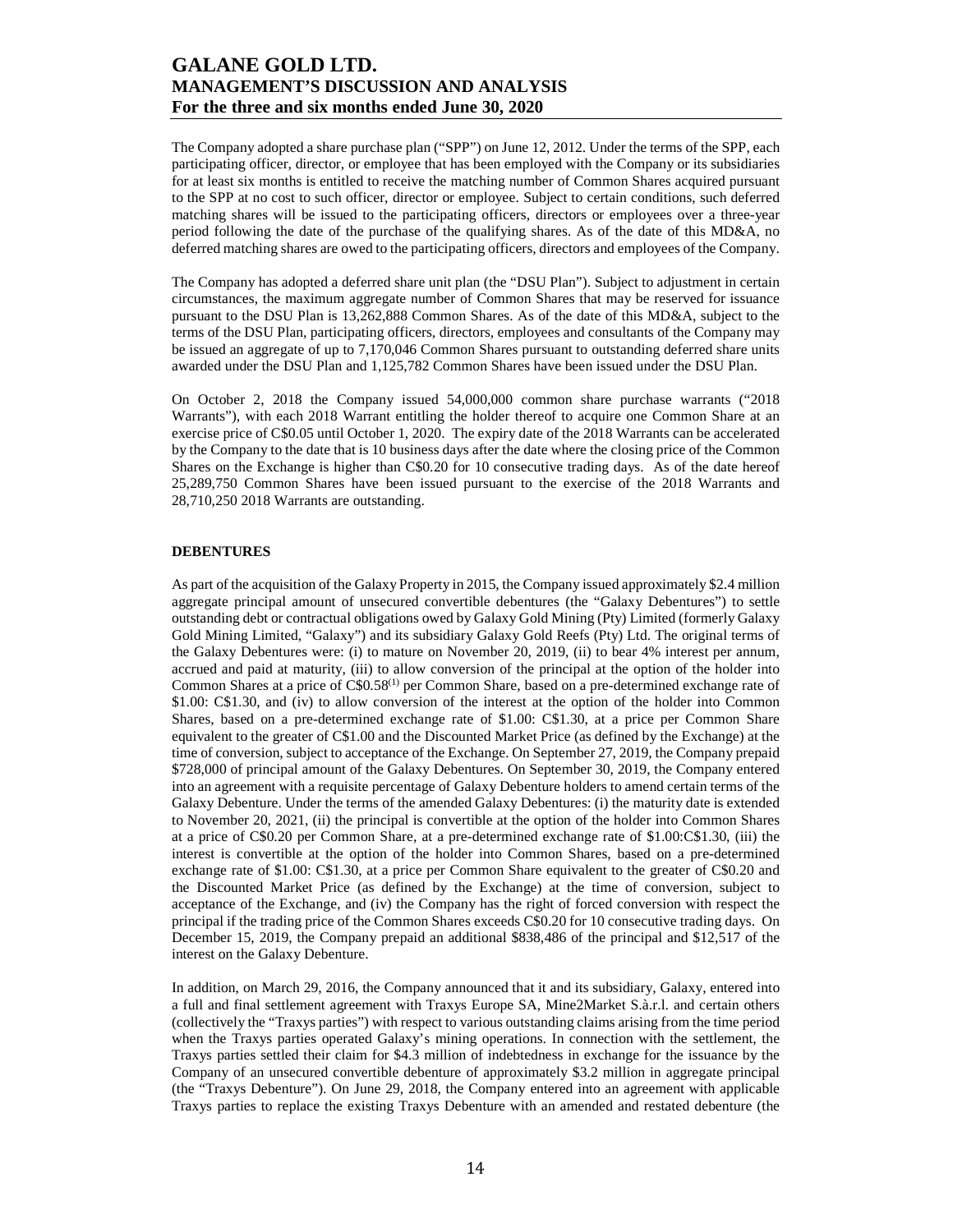"A&R Debenture"). Under the terms of the A&R Debenture: (i) the principal is repayable on November 20, 2021 and is convertible at the option of the holder into Common Shares at a price of C\$0.15 per share, based on a pre-determined exchange rate of \$1.00:C\$1.35; (ii) interest is convertible at the option of the holder into Common Shares, based on a pre-determined exchange rate of \$1.00:C\$1.35, at a price equivalent to the greater of C\$0.15 and the Discounted Market Price (as defined in the policies of the Exchange) at the time of conversion; (iii) the Company has a right of forced conversion with respect to the principal where the trading price of the Common Shares exceeds C\$0.15 for 10 consecutive trading days; (iv) commencing January 1, 2018, interest for a calendar year will be due and payable on March 31 of the subsequent year, with the first such payment being due on March 31, 2019. The first payment of interest under the rescheduled agreement was made in April 2019.

(1) The initial conversion price of the Galaxy Debentures was C\$1.00 per share. As a result of the completion of the rights offering of the Company in May 2016, the conversion price was adjusted downward to C\$0.58 per share.

#### **GALAXY SHARE DONATION**

On March 19, 2019, the Company donated 17% of the issued and outstanding shares of Galaxy to Phakamani Foundation Trust (operating as Phakamani Foundation NPC). The donation was made in relation to the terms of the *Mineral and Petroleum Resources Development Act, 2004* of South Africa, together with the *Broad-Based Social-Economic Empowerment Charter for Mining and Mineral Industry, 2018* and the requirement for Galaxy, as holder of existing gold mining rights, to be comprised, directly or indirectly, of at least a 20% shareholding by historically disadvantaged persons (the "BEE Requirement").

On March 19, 2019, 10% of the issued and outstanding shares of Galaxy Gold Reefs (Pty) Ltd, was donated to a South African community-based trust and a South African local employee share scheme. The donation was made in relation to the BEE Requirement.

#### **TRANSACTIONS WITH RELATED PARTIES**

During the three and six months ended June 30, 2020 and 2019, there were no related party transactions other than key management compensation as disclosed in the Interim Financial Report.

#### **COMMITMENTS**

As at the date of this MD&A, the Company did not have any commitments.

### **OFF-BALANCE SHEET ARRANGEMENTS**

Other than the low value operating lease arrangements not recognized on the initial adoption of the revised IFRS 16 Leases, the Company currently has no off-balance sheet arrangements.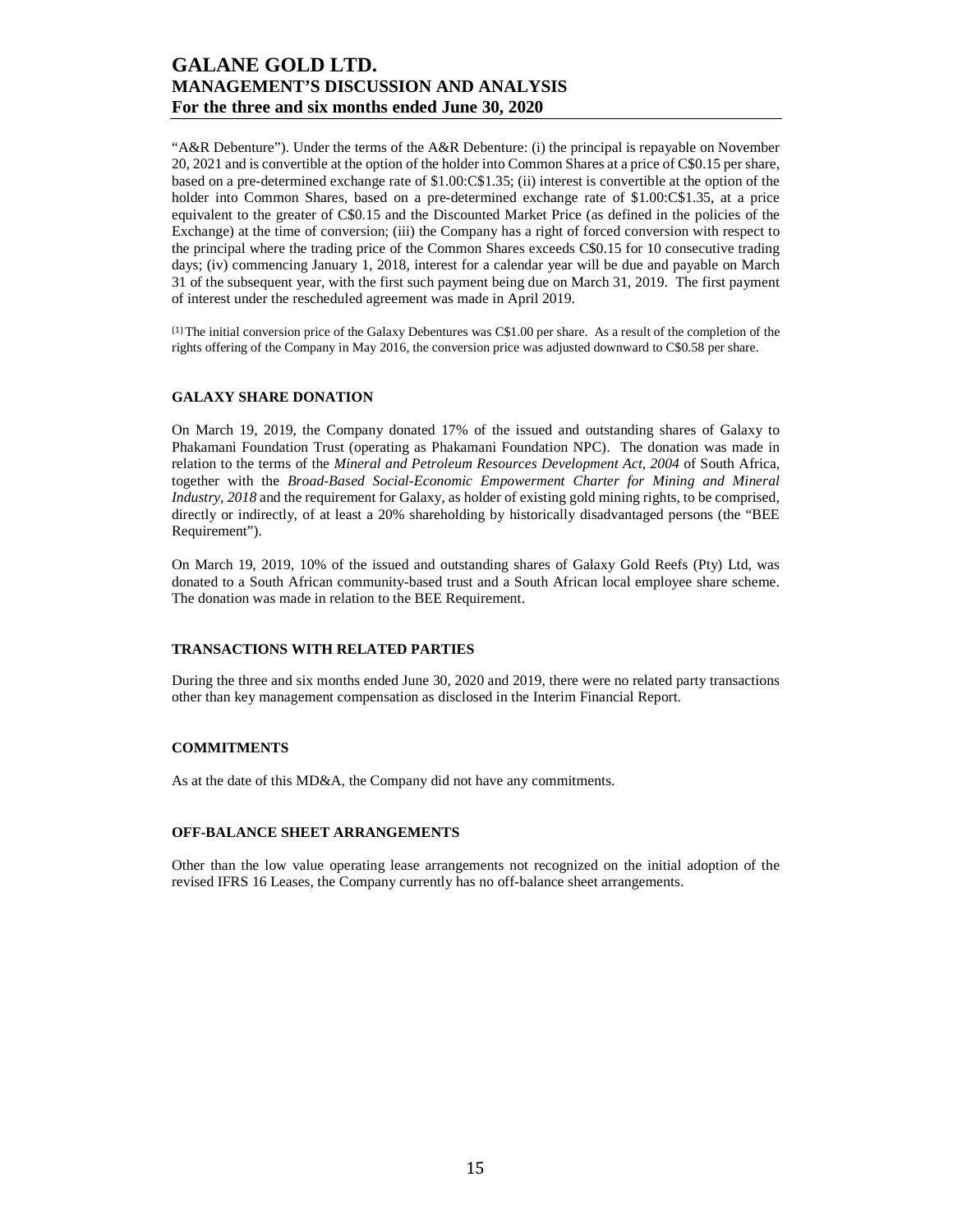### **SUPPLEMENTAL INFORMATION TO MANAGEMENT'S DISCUSSION AND ANALYSIS**

### **CASH COSTS**

The Company's MD&A refers to operating cash cost per ounce, and operating cash cost excluding royalties per ounce, all non-GAAP performance measures, in order to provide investors with information about measures used by management to monitor performance. Management of the Company uses this information to assess how well the producing gold mines are performing compared to plan and prior periods, and also to assess the overall effectiveness and efficiency of gold mining operations. Cash cost figures are calculated in accordance with a standard developed by the Gold Institute, which was a worldwide association of suppliers of gold and gold products and included leading North American gold producers. The Gold Institute ceased operations in 2002, but the standard is still an accepted standard of reporting cash costs of gold production in North America. Adoption of the standard is voluntary, and the cost measures presented herein may not be comparable to other similarly titled measures of other companies. Cash cost includes mine site operating costs such as mining, processing, administration, but are exclusive of impairment, amortization, reclamation, and exploration and development costs. Operating cash cost is the total cash cost less those costs capitalized as attributable to the removal of excess waste in developing new resources. These costs are then divided by the Company's ounces of gold produced to arrive at the cash cost measures on a per ounce basis. These measures, along with sales, are considered to be key indicators of a company's ability to generate operating earnings and cash flow from its mining operations. These measures of cash costs do not have any standardized meaning prescribed by IFRS and differ from measures determined in accordance with IFRS. They are intended to provide additional information and should not be considered in isolation or as a substitute for measures of performance prepared in accordance with IFRS. These measures are not necessarily indicative of net earnings or cash flow from operations as determined under IFRS.

The following tables provide a reconciliation of cash cost measures for the mine to the mining costs excluding impairment, depreciation and amortization reflected in the Financial Statements.

|                                                                        | Q <sub>2</sub> 20 <sub>20</sub> |            | Q1 2020 |            | O <sub>4</sub> 2019 |            | O <sub>3</sub> 2019 |            |
|------------------------------------------------------------------------|---------------------------------|------------|---------|------------|---------------------|------------|---------------------|------------|
| Mining costs excluding<br>impairment, depreciation<br>and amortization | \$                              | 6,889,365  | \$      | 7,215,634  | \$                  | 8,243,831  | \$                  | 9,617,217  |
| Adjust for:                                                            |                                 |            |         |            |                     |            |                     |            |
| Inventory movement                                                     |                                 | (304, 234) |         | 339,922    |                     | 550,819    |                     | (222,748)  |
| Total operating cash cost                                              | \$                              | 6,585,131  | \$      | 7,555,556  | \$                  | 8,794,650  | \$                  | 9,394,469  |
| Royalties                                                              |                                 | (523, 194) |         | (484, 419) |                     | (457, 142) |                     | (631, 199) |
| Total operating cash cost<br>excluding royalties                       | \$                              | 6,061,937  | \$      | 7,071,137  | \$                  | 8,337,508  | \$                  | 8,763,270  |
| Gold production (ounces)                                               |                                 | 5,691      |         | 6,818      |                     | 6,839      |                     | 8,435      |
| Total operating cash cost<br>excluding royalties per oz.               | \$                              | 1,065      | \$      | 1,037      | \$                  | 1,214      | \$                  | 1,026      |

|                                                                        | O <sub>2</sub> 2019 |            |    | O1 2019    |    | O <sub>4</sub> 2018 |     | O3 2018    |  |
|------------------------------------------------------------------------|---------------------|------------|----|------------|----|---------------------|-----|------------|--|
| Mining costs excluding<br>impairment, depreciation<br>and amortization | \$                  | 8,934,073  | \$ | 8,030,333  | \$ | 8,321,085           | \$  | 9,963,751  |  |
| Adjust for:                                                            |                     |            |    |            |    |                     |     |            |  |
| Inventory movement                                                     |                     | 41,530     |    | (82,961)   |    | (28, 678)           |     | (763, 182) |  |
| Total operating cash cost                                              | \$                  | 8,975,603  | S  | 7,947,372  | \$ | 8,292,407           | \$  | 9,200,569  |  |
| Rovalties                                                              |                     | (579, 792) |    | (427, 112) |    | (562, 172)          |     | (557, 603) |  |
| Total operating cash cost<br>excluding royalties                       | \$                  | 8,395,811  | \$ | 7,520,260  | \$ | 7,730,235           | \$  | 8,642,966  |  |
| Gold production (ounces)                                               |                     | 8,694      |    | 6,326      |    | 9,245               |     | 8,545      |  |
| Total operating cash cost<br>excluding royalties per<br>OZ.            | \$                  | 966        | \$ | 1,189      | \$ | 836                 | \$. | 1,011      |  |